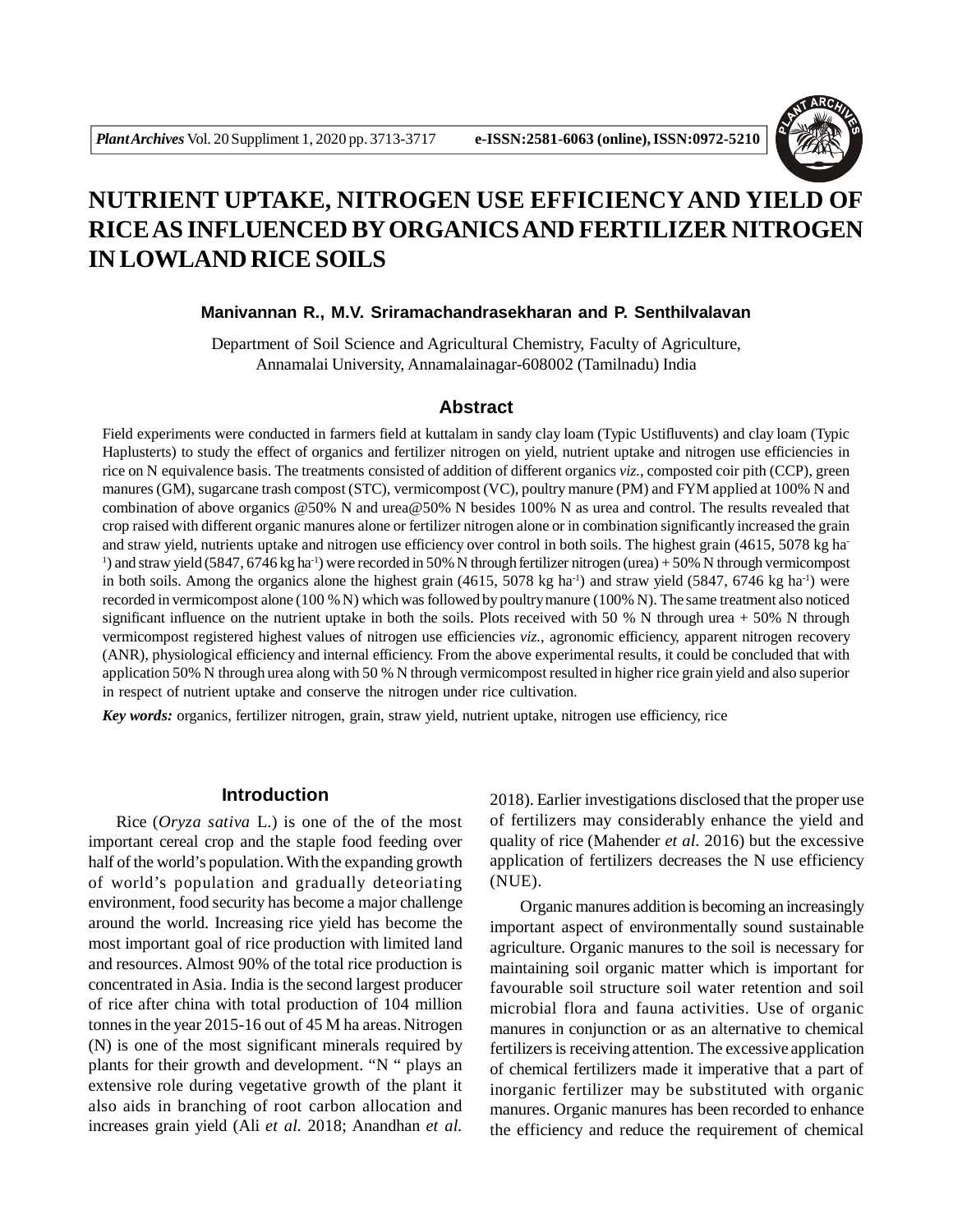fertilizers (Khan *et al.* 2002). Hence to maintain the sustainable productivity of rice, experiments were carried out to study the effect of organics and inorganics on the productivity of rice.

# **Materials and Methods**

Field experiments were conducted in farmers field at kuttalam in two different textured soils (sandy clay loam and clay loam) to study the grain yield, nutrient uptake and nitrogen use efficiency as influenced by different sources of organics and fertilizer nitrogen in rice cultivation. The experimental soil was sandy clay loam (Typic Ustifluvents) and clay loam (Typic Haplusterts), pH (6.79, 8.19), EC (0.31, 0.36), available nitrogen (226.2, 227.9 kgha<sup>-1</sup>), available phosphorus  $(14.1, 14.9 \text{ kg ha}^{-1})$ , available potassium  $(345.7, 316.7 \text{ kg ha}^{-1})$  and organic carbon (6.10, 6.20 g  $kg^{-1}$ ). The experiment was laid out in randomized block design and replicated thrice. A short duration rice variety cv. ADT 43 was chosen for both the soils. The treatment consisted of  $T_1$ -Absolute control,  $T_2$ -Composted coir pith (CCP-100% N),  $T_3$ -Green manure (GM-100% N),  $T_4$ -Sugarcane trash compost (STC-100%N),  $T_s$ -Vermicompost (VC-100% N),  $T_s$ -Poultry Manure (PM-100%N),  $T_7$ - Farmyard Manure (FYM-100%N),  $T_{s}$ - CCP( 50% N) + Urea (50% N),  $T_{9}$ - GM( 50% N) + Urea ( 50% N) ,  $T_{10}$ - STC( 50% N) + Urea (50% N),  $T_{11}$ -VC (50% N) + Urea (50% N),  $T_{12}$ - PM (50% N) + Urea (50%N),  $T_{13}$ - FYM( 50% N) + Urea (50% N),  $T_{14}$ - RDF( 120:60:60 N, P<sub>2</sub>O5, K<sub>2</sub>O  $Kg$  ha<sup>-1</sup>). The N content in different organics include CCP (1.06%), GM (1.90%), STC(0.45%), VC (1.80%), PM (2.15%) and FYM (0.60%). The treatments  $T_2$  to  $T_7$  received 120 kg N ha<sup>-1</sup> through various organics only and  $T_8$  to  $T_{13}$  received 60 kg N ha<sup>-1</sup> through various organics (50% N) and 60 kg N ha<sup>-1</sup> through urea (50% N). Accordingly quantity of organics added varied depending on N content.

The recommended dose of 120: 38:38 kg ha<sup>-1</sup> of N,  $P_2O_5$  and  $K_2O$  was applied. N and  $K_2O$  were applied as per the treatment schedule in four equal splits *viz.*, basal, tillering, panicle initiation and heading stages of rice. The entire dose of  $P_2O_5$  was applied basally before transplanting. Efforts were taken to maintain a water level of 2.5 and 5 cm in the early and later stages of crop growth period respectively. Irrigation was withheld 10 days before harvesting.

All necessary management practices were carried out as per standard recommendation for rice crop. Observations on grain and straw yield were recorded. Plants were also analyzed for N, P and K uptake after harvest. The plant samples after estimation of dry matter were chopped and powdered by using a Willey mill and were analysed for N, P and K contents. The plant samples were analysed for nitrogen content by Microkjeldahl method as suggested by Yoshida *et al.* (1981) and expressed in kg ha<sup>-1</sup>. Phosphorus and potassium content in plant samples was determined calorimetrically and by flame photometer using triple acid digestion method suggested by Jackson (1973) and their uptake was calculated by multiplied with dry matter production and expressed in kg ha<sup>-1</sup>. Efforts was also made for assessment of N use efficiency by following method.

## **Indices for assessment of N use efficiency**

**Agronomic use efficiency (AEN):** Most commonly used index by agronomic researchers. It is expressed as units increase in economic yield per unit N fertilizer applied. The calculation on AEN essentially requires establishment of research plot without N input (termed as controlled plot). It can be calculated by: AEN (kg kg- $1$ ) = Gf – Gu/Na, where Gf is the grain output from N fertilized plot (kg), Gu is the grain output from the controlled plot and Na is the quantity of nitrogen applied (kg).

**Apparent recovery efficiency (REN):** Apparent N recovery can be described by difference in N uptake (above-ground biomass of crops) between the N fertilized and that of controlled plot relative to the quantity of N applied. It can be calculated by: REN  $(\% ) = (Nf - Nu /$  $Na) \times 100$ , where, Nf is the nitrogen uptake by crop (above ground biomass) from fertilized plot (kg), Nu is the nutrient uptake by crop (above ground biomass) from unfertilized plot (kg), and Na is the doses of N fertilizer applied (kg).

**Internal utilization efficiency (IEN):** It is a simple measure of NUE based on crop yield and nitrogen uptake. The value of this index is depending upon agro-climatic conditions, crop cultivar, and level of soil-plant management. Nutrient utilization efficiency is the cross product of physiological efficiency and apparent recovery efficiency of N. It can be calculated by: IEN (kg kg-1) =  $PEN \times REN$ .

**Physiological efficiency (PEN):** It is defined as the yield increase in relation to the increase in crop uptake of the N in above - ground biomass of the crop. It can be calculated by: PE (kg kg-1) =  $BYf - BYu / Nf-Nu$ , where, BYf is the biological yield from N fertilized plot (kg), BYu is the biological yield from unfertilized plot (kg), Nf is the nitrogen uptake (above ground biomass) in N fertilized plot, and Nu is the nitrogen uptake (above ground biomass) in unfertilized plot (kg).

**Statistical analysis:** The data on observations and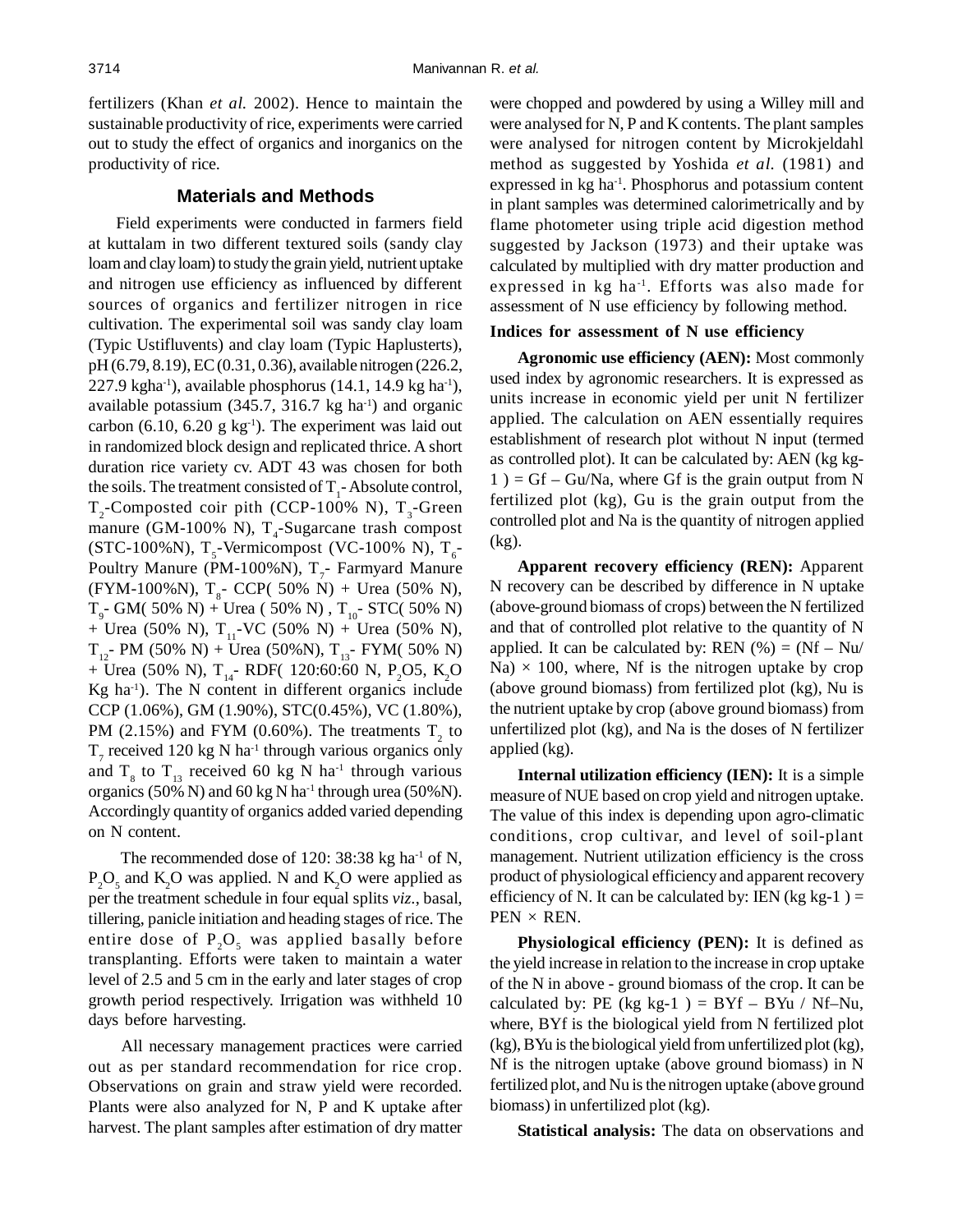characters studied were statistically analysed by adopting the standard procedures.

# **Results and Discussion**

## **Rice yield**

In both the soils, all the treatments attained significant influence on the grain and straw yield over control. Plots received with 50% N through urea  $+ 50$  % N through vermicompost  $(T_{11})$  significantly registered the highest grain (5050, 5332 kg ha<sup>-1</sup>) and straw yield (6398, 7725 kg ha<sup>-1</sup>) respectively. Among the organics alone, the highest grain(4615, 5078 kg ha<sup>-1</sup>) and straw yield (5847, 6746 kg ha<sup>-1</sup>) were recorded in vermicompost alone  $(T<sub>5</sub>)$  which was closely followed by poultry manure alone in both the soils. Besides, aforesaid increased yields due to vermicompost might be due to the constant release of N from organic manure, particularly from vermicompost supplemented with NPK fertilizers might have satisfied the demand of the rice crop at every phenophase of rice crop as opined by Das *et al.* (2003). Application of recommended fertilizer produced higher grain yields than plots receiving organic manure alone. It may be because of the fact that organic manures are not able to release the nutrients synchronizing with the peak crop requirement because of their slow mineralization rate. The increase in grain yield with the combined application of both organic and inorganic sources may be due to the beneficial effect of both organic and inorganic fertilizers on crop yield. The organic manures besides providing essential nutrients to crop also improve the soil properties and inorganic

fertilizers supply nutrients to synchronize with the crop nutrient demand (Zahoor, 2013). The increase in the grain yield might have happened due to high production of photosynthates with integrated application and their effective translocation from source to sink which led to the proper formation of grains during grain filling period (Sunita Devi *et al.* 2019).

### **Crop nutrient uptake**

Influence of organics alone or fertilizer nitrogen alone or both significantly increased nutrients uptake (N, P, K) over control in sandy clay loam and clay loam soils respectively (Table 2). Combined application of organics and fertilizer nitrogen recorded highest nutrients uptake compared to organics alone or fertilizer nitrogen alone. The highest nutrient uptake (N,

P, K) were registered in 50% N through urea  $+ 50$  % N through vermicompost  $(T_{11})$  *viz.*, nitrogen uptake (59.6, 27.9 kg ha<sup>-1</sup>), (51.4, 49.4 kg ha<sup>-1</sup>), phosphorus uptake (11.86, 8.23 kg ha-1), (17.06, 12.36 kg ha-1), potassium uptake  $(48, 4, 68.4 \text{ kg ha}^{-1})$ ,  $(28.3, 51.7 \text{ kg ha}^{-1})$  in grain and straw in sandy clay loam and clay loam soils respectively. The maximum uptake of NPK by grain and straw was recorded with integrated treatments could be ascribed to the increase in available N, P and K contents in soil resulting from the increased availability of nutrients which ultimately increased nutrient content in the plant tissues and also greater biomass production. Since the uptake of nutrient is a function of dry matter and nutrients content the increased grain and straw yields together with higher NPK content resulted in greater uptake of these elements (Srivastava *et al.* 2014). An increased uptake of nitrogen, phosphorus and potassium by rice might be due to constant release of nutrients that satisfied the demand of the rice (Sudhakar and Kuppuswamy, 2007). The higher nutrients uptake of N, P, K due to vermicompost could be attributed to the comparatively lower C:N ratio which resulted in faster decomposition and release of nutrients as compared to FYM (Pareek and Yadav, 2011).

#### **Nitrogen use efficiency**

Application of organics alone or inorganics alone or in combination significantly increased the nitrogen use efficiency *viz.*, response ratio, apparent nitrogen recovery (%), physiological efficiency and internal efficiency over

**Table 1:** Effect of organics and mineral nitrogen on grain and straw yield (kg/ha) in rice in sandy clay loam and clay loam soils

|                                              |       | Grain Yield (kg/ha) |      | Straw Yield (kg/ha) |       |               |       |          |  |
|----------------------------------------------|-------|---------------------|------|---------------------|-------|---------------|-------|----------|--|
| <b>Treatments</b>                            | Sandy | %                   |      | %                   | Sandy | %             |       | %        |  |
|                                              | clay  | increase            | Clay | increase            | clay  | increase Clay |       | increase |  |
|                                              | Ioam  | over                | loam | loam                | over  | loam          |       | over     |  |
|                                              |       | control             |      | control             |       | control       |       | control  |  |
| $T_{1}$                                      | 3815  |                     | 4300 |                     | 4825  |               | 6235  |          |  |
| $\overline{T}_2$                             | 4215  | 10.5                | 4752 | 10.5                | 5353  | 10.9          | 6728  | 7.9      |  |
| $T_{3}$                                      | 4225  | 18.6                | 4962 | 15.4                | 5738  | 18.9          | 7108  | 14.0     |  |
| $\overline{T}_4$                             | 4330  | 13.5                | 4777 | 11.1                | 5502  | 14.0          | 6746  | 8.2      |  |
| $\overline{T}_{5}$                           | 4615  | 20.9                | 5078 | 18.1                | 5847  | 21.1          | 6746  | 8.2      |  |
| $\overline{T}_6$                             | 4560  | 19.5                | 4881 | 13.5                | 5782  | 19.8          | 7239  | 16.1     |  |
| $T_{7}$                                      | 4420  | 15.9                | 4825 | 12.2                | 5595  | 15.9          | 7040  | 12.9     |  |
| $T_{8}$                                      | 4635  | 21.5                | 5070 | 17.9                | 6130  | 27.0          | 6765  | 8.5      |  |
| $\overline{T}_9$                             | 5010  | 31.3                | 5088 | 18.3                | 6334  | 31.2          | 7108  | 14.0     |  |
| $\bar{\mathrm{T}}_{\underline{\mathrm{10}}}$ | 4765  | 24.9                | 5113 | 18.9                | 6032  | 25.0          | 7201  | 15.5     |  |
| $\bar{\mathrm{T}}_{\underline{\mathrm{11}}}$ | 5050  | 32.4                | 5332 | 22.9                | 6398  | 32.6          | 7725  | 23.8     |  |
| $\bar{T}_{\underline{12}}$                   | 5015  | 31.4                | 5285 | 24.0                | 6359  | 31.7          | 7607  | 22.0     |  |
| $\bar{\mathrm{T}}_{_{\underline{13}}}$       | 4845  | 27.0                | 5135 | 22.9                | 6143  | 27.3          | 7600  | 212.8    |  |
| $\bar{\mathrm{T}}_{_{\underline{14}}}$       | 4982  | 30.6                | 5210 | 21.2                | 6317  | 30.9          | 7575  | 21.5     |  |
| C.D@5%                                       | 21.4  |                     | 91.5 |                     | 23.3  |               | 104.5 |          |  |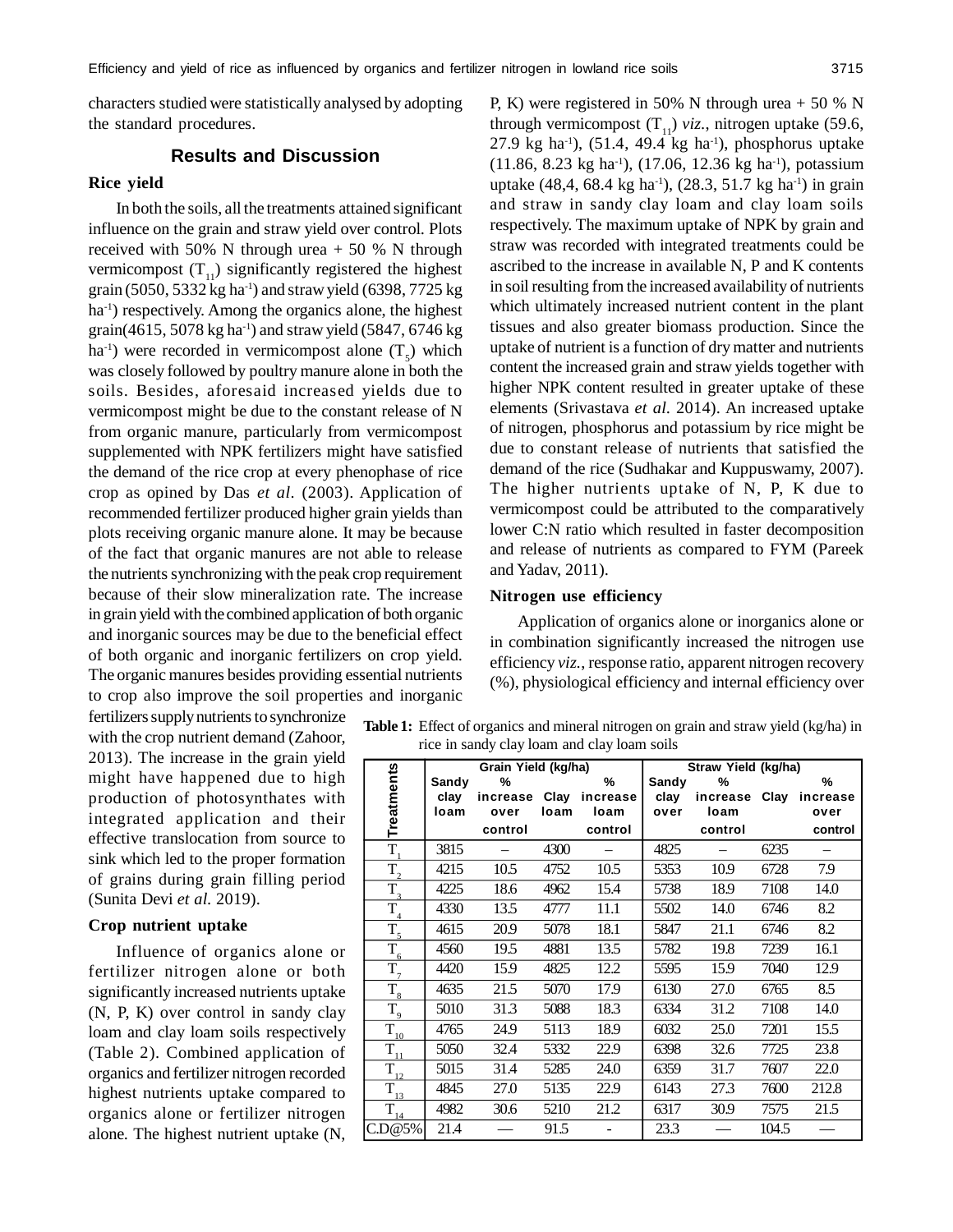control (Table 3). Among the integrated treatments, 50% N through urea + 50 % N through vermicompost  $(T_{11})$ registered the highest response ratio (10.3, 8.60 kg kg<sup>-1</sup>), apparent nitrogen recovery (49.3, 44.3%) in both the soils. The highest physiological efficiency (46.5 and 55.0 kg  $kg<sup>-1</sup>$ ), internal efficiency (75.0, 69.8) were recorded in composted coir pith  $(50\%) + \text{urea}(50\%)$  in sandy clay loam and clay loam soils respectively. Among the organics alone, the highest response ratio (6.6, 6.48 kg kg<sup>-1</sup>), apparent nitrogen recovery (25.1, 17.8%) were recorded in vermicompost (100% alone) in both the soils. The highest physiological efficiency (95.3 and 95.7 kg  $kg<sup>-1</sup>$ ), internal efficiency (62.1, 73.4) were registered in composted coir pith  $(T_2)$  (100%N) in sandy clay loam and clay loam soils respectively. This might be due to increased availability of N in organic manures especially in vermicompost in the form of mucous nitrogenous excretory substances which were not present in other organic sources (Vivel et al. 1987). Nitrogen fixing bacteria were also found to be more in vermicompost which might have reduced the loss of nitrogen from the soil and increased the use efficiency of inorganic fertilizers

Table 2: Effect of organics and fertilizer nitrogen on nutrients (N, P, K) uptake (kg ha<sup>-1</sup>) in rice in sandy clay loam and clay loam soils

|                   | Sandy clay loam |              |             |              |             |              | Clay loam   |              |             |              |             |              |
|-------------------|-----------------|--------------|-------------|--------------|-------------|--------------|-------------|--------------|-------------|--------------|-------------|--------------|
| <b>Treatments</b> | N uptake        |              | P uptake    |              | K uptake    |              | N uptake    |              | P uptake    |              | K uptake    |              |
|                   | $(kg ha-1)$     |              | $(kg ha-1)$ |              | $(kg ha-1)$ |              | $(kg ha-1)$ |              | $(kg ha-1)$ |              | $(kg ha-1)$ |              |
|                   | Grain           | <b>Straw</b> | Grain       | <b>Straw</b> | Grain       | <b>Straw</b> | Grain       | <b>Straw</b> | Grain       | <b>Straw</b> | Grain       | <b>Straw</b> |
| T,                | 15.6            | 10.7         | 4.57        | 2.74         | 9.12        | 19.31        | 28.4        | 19.3         | 5.16        | 3.11         | 11.2        | 20.5         |
| $T_{2}$           | 19.4            | 13.6         | 6.047       | 3.28         | 13.26       | 23.2         | 32.2        | 22.9         | 6.65        | 4.70         | 14.3        | 25.5         |
| $T_{\rm a}$       | 30.0            | 17.8         | 8.93        | 4.42         | 22.27       | 33.1         | 36.1        | 28.9         | 7.93        | 5.48         | 19.4        | 31.2         |
| $T_{4}$           | 29.4            | 16.7         | 6.61        | 3.37         | 16.02       | 27.6         | 33.6        | 24.5         | 7.16        | 4.72         | 15.3        | 27.6         |
| $T_{5}$           | 37.7            | 18.7         | 9.95        | 5.72         | 24.42       | 36.1         | 40.5        | 28.6         | 9.14        | 6.74         | 21.3        | 34.4         |
| $T_{6}$           | 32.1            | 18.2         | 9.87        | 5.08         | 23.23       | 34.3         | 36.4        | 28.7         | 8.29        | 6.51         | 19.2        | 34.0         |
| $T_{7}$           | 28.6            | 17.4         | 8.62        | 3.76         | 19.42       | 31.4         | 35.2        | 26.3         | 7.72        | 4.92         | 19.3        | 29.6         |
| $\overline{T}_8$  | 33.2            | 22.4         | 7.92        | 6.79         | 27.31       | 37.6         | 42.4        | 30.2         | 9.63        | 8.11         | 22.3        | 35.9         |
| $T_{9}$           | 42.7            | 25.6         | 12.12       | 8.12         | 44.14       | 58.1         | 46.5        | 45.9         | 17.29       | 9.24         | 22.4        | 38.3         |
| $T_{_{10}}$       | 38.9            | 24.6         | 8.29        | 7.26         | 30.92       | 39.2         | 43.3        | 36.0         | 9.71        | 7.92         | 22.5        | 41.1         |
| $T_{11}$          | 59.6            | 27.9         | 13.17       | 8.32         | 49.61       | 70.1         | 51.4        | 49.4         | 17.06       | 12.36        | 28.3        | 51.7         |
| $T_{12}$          | 41.6            | 26.8         | 11.86       | 8.23         | 48.42       | 68.4         | 48.7        | 47.4         | 15.32       | 10.64        | 25.9        | 47.9         |
| $T_{13}$          | 39.7            | 25.2         | 9.23        | 7.96         | 40.21       | 61.6         | 44.2        | 42.6         | 11.81       | 9.12         | 23.6        | 45.6         |
| $T_{14}$          | 55.8            | 26.9         | 10.94       | 8.12         | 44.82       | 63.3         | 46.5        | 43.9         | 14.51       | 9.84         | 24.5        | 46.2         |
| $C_{\cdot}D@5%$   | 0.20            | 0.18         | 0.03        | 0.03         | 0.02        | 0.21         | 2.15        | 0.70         | 0.33        | 0.15         | 1.62        | 0.25         |

**Table 3:** Effect of organics and mineral nitrogen on nitrogen use efficiency (NUE) in rice in sandy clay loam and clay loam soils

| <b>Treatments</b> | Response ratio<br>(kg kg <sup>-1</sup> ) |           | <b>Apparent N recovery</b><br>(%) |                  | <b>Physiological efficiency</b><br>(kg kg <sup>-1</sup> ) |           | Internal efficiency |           |  |
|-------------------|------------------------------------------|-----------|-----------------------------------|------------------|-----------------------------------------------------------|-----------|---------------------|-----------|--|
|                   | Sandy clay loam                          | Clay Ioam | Sandy clay loam                   | <b>Clay loam</b> | Sandy clay loam                                           | Clay Ioam | Sandy clay loam     | Clay loam |  |
| T                 |                                          |           |                                   |                  |                                                           |           |                     |           |  |
| $T_{\gamma}$      | 3.33                                     | 3.77      | 5.6                               | 6.2              | 95.3                                                      | 95.7      | 127.7               | 86.2      |  |
| $\overline{T}_3$  | 5.91                                     | 5.52      | 17.9                              | 14.4             | 28.5                                                      | 85.9      | 94.6                | 76.3      |  |
| $T_{4}$           | 4.30                                     | 3.98      | 16.5                              | 8.7              | 37.3                                                      | 91.7      | 92.7                | 82.2      |  |
| $T_{\rm s}$       | 6.66                                     | 6.48      | 25.1                              | 17.8             | 36.1                                                      | 64.2      | 81.8                | 73.4      |  |
| $T_{6}$           | 6.20                                     | 4.84      | 20.0                              | 14.5             | 45.1                                                      | 72.6      | 90.6                | 74.9      |  |
| $\overline{T}_7$  | 5.04                                     | 4.38      | 16.4                              | 11.5             | 46.5                                                      | 77.2      | 96.0                | 78.4      |  |
| $T_{\rm 8}$       | 6.83                                     | 6.42      | 24.4                              | 20.8             | 46.5                                                      | 55.0      | 83.3                | 69.8      |  |
| $T_{\rm q}$       | 9.90                                     | 6.57      | 35.0                              | 37.3             | 44.0                                                      | 43.5      | 73.3                | 55.3      |  |
| T<br>10           | 7.91                                     | 6.78      | 31.0                              | 26.3             | 40.9                                                      | 54.5      | 75.0                | 67.2      |  |
| ᠇                 | 10.3                                     | 8.60      | 49.3                              | 44.3             | 28.0                                                      | 44.8      | 59.0                | 52.8      |  |
| T.<br>$1_{12}$    | 10.0                                     | 8.21      | 35.0                              | 40.8             | 46.1                                                      | 48.5      | 73.3                | 54.9      |  |
| T<br>13           | 8.6                                      | 6.96      | 32.2                              | 32.6             | 42.7                                                      | 52.8      | 74.6                | 59.1      |  |
| ᠇᠇                | 9.7                                      | 7.58      | 47.0                              | 35.6             | 29.0                                                      | 50.2      | 60.2                | 57.6      |  |
| C.D@5%            | 0.05                                     | 0.02      | 0.37                              | 0.21             | 0.63                                                      | 0.70      | 0.28                | 0.17      |  |